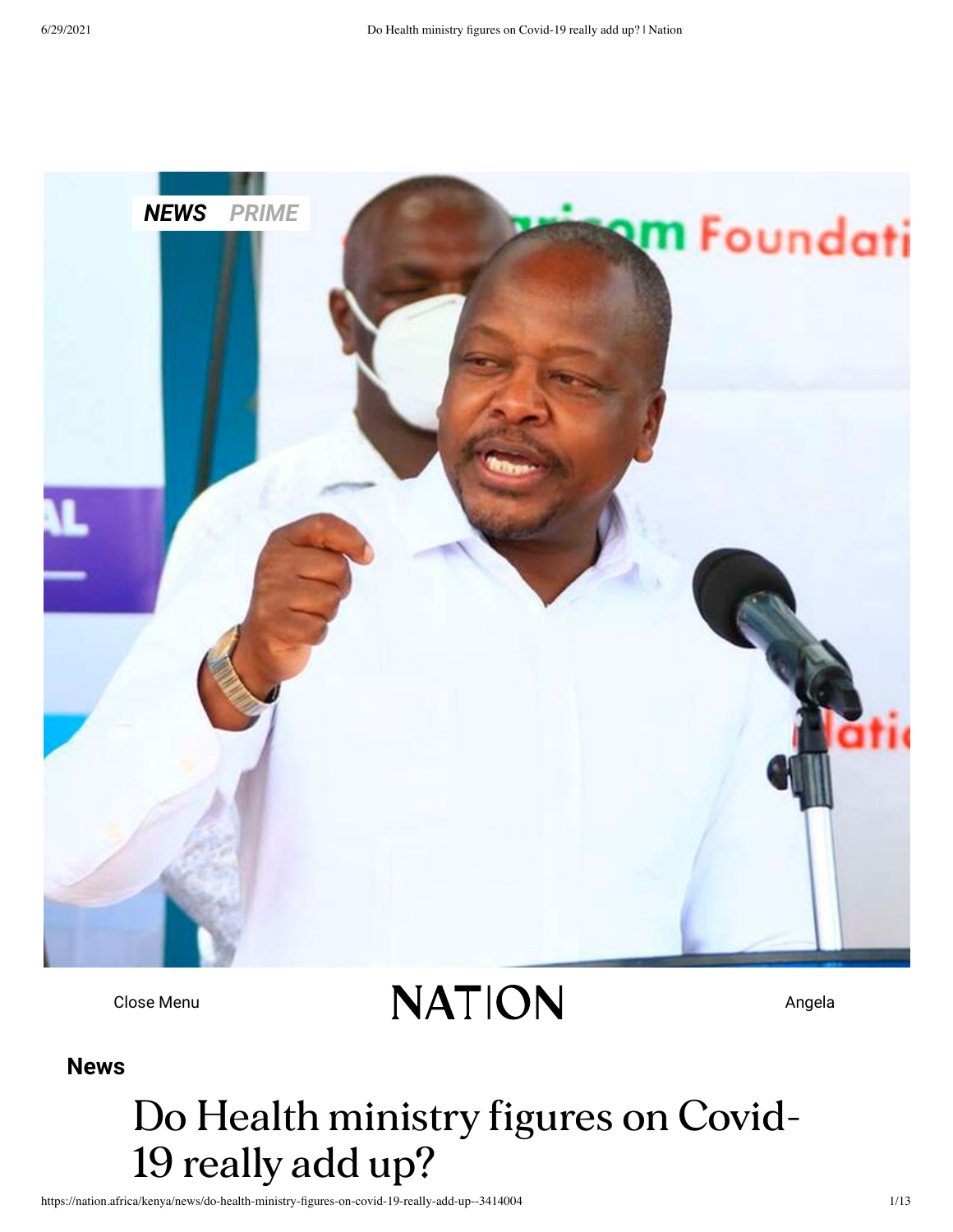Wednesday, May 26, 2021



By [Nasibo Kabale](https://nation.africa/kenya/nasibo-kabale-81018) & [Brian Osweta](https://nation.africa/kenya/author-profiles/brian-osweta-3276482)

# **What you need to know:**

Questions raised on veracity of database as discrepancies are recorded.

Source says a new team at the tallying centre could be making mistakes.

Inconsistencies in the Covid-19 numbers reported this past month have raised questions on veracity of the database at the Ministry of Health.

 $C$ lose Menu  $NATION$ 

### **[News](https://nation.africa/kenya/news)**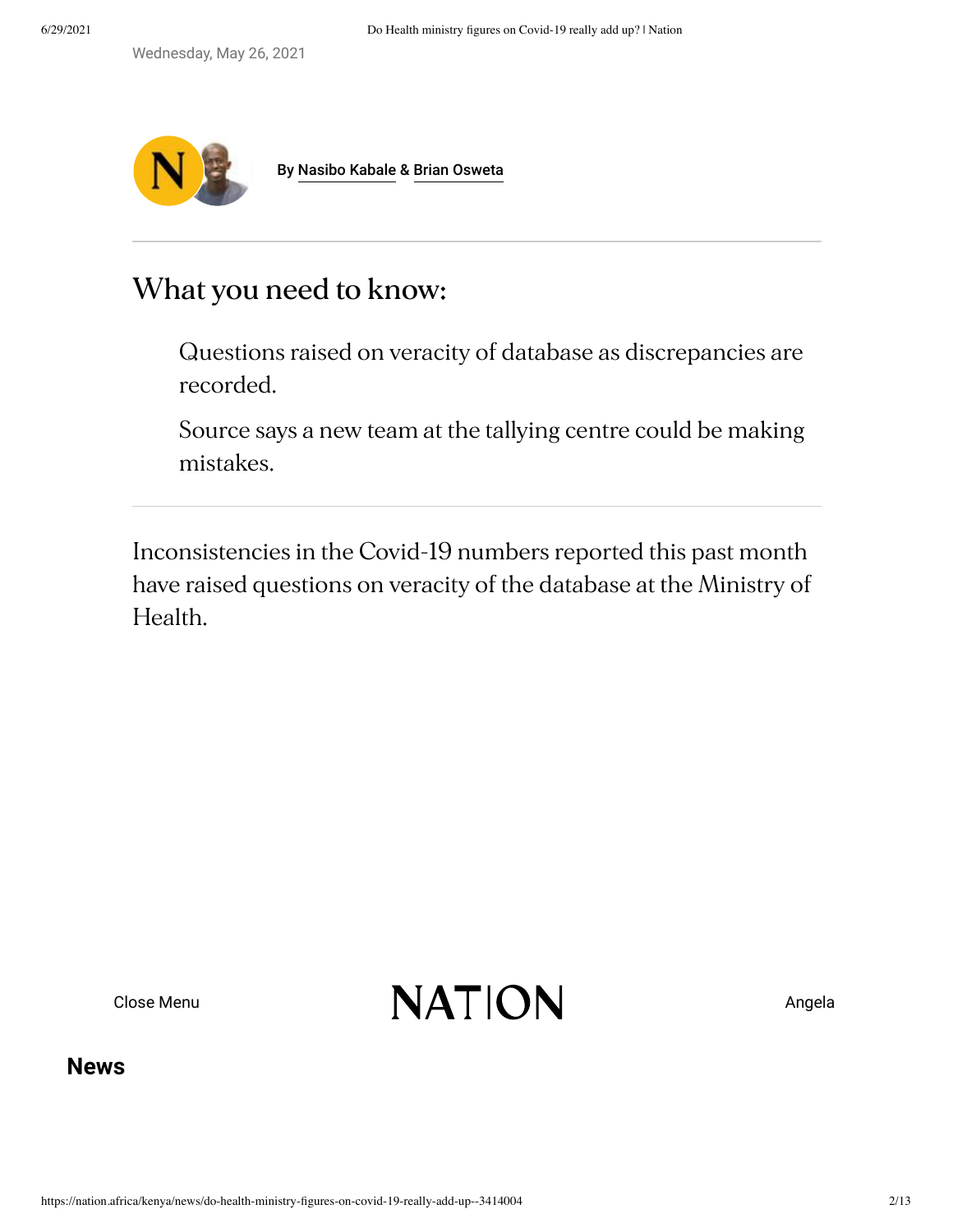*Nation Newsplex*, the data journalism desk of the *Nation*, has noted huge discrepancies in the number of cases recorded, especially over the past few weeks.

The new cases reported by the ministry on April 2 were 1,856. However, the total number of cases reported in counties was 1,778.

Again on April 3, the ministry reported 1,184 new coronavirus infections while the county figures added up to 1,182.

Another anomaly was on April 8, when the Ministry of Health reported 1,698 new Covid-19 patients, while the number in counties added to 1,691, a difference of seven.

On May 19, the Health ministry reported that a total 117,235 people had recovered following 318 new recoveries. The figure was inconsistent with the previous day number, when the total was 113,917. Adding the new number should have brought the total recoveries to 114,235.

The health ministry however corrected the mistake after it was brought to their attention.

"There was an arithmetic error in our reporting yesterday where we had reported that our total recoveries were 117,235 instead of 114,235. We regret the error," read the statement from MoH.

# **Don't add up**

 $\mathbb{N} \mathbf{A} \mathsf{T} \mathsf{I} \mathsf{O} \mathsf{N}$  Angela  $111111$ 

### **[News](https://nation.africa/kenya/news)**

I ne numbers of people aged 58 and above who have been vaccinated against the illness also don't add up.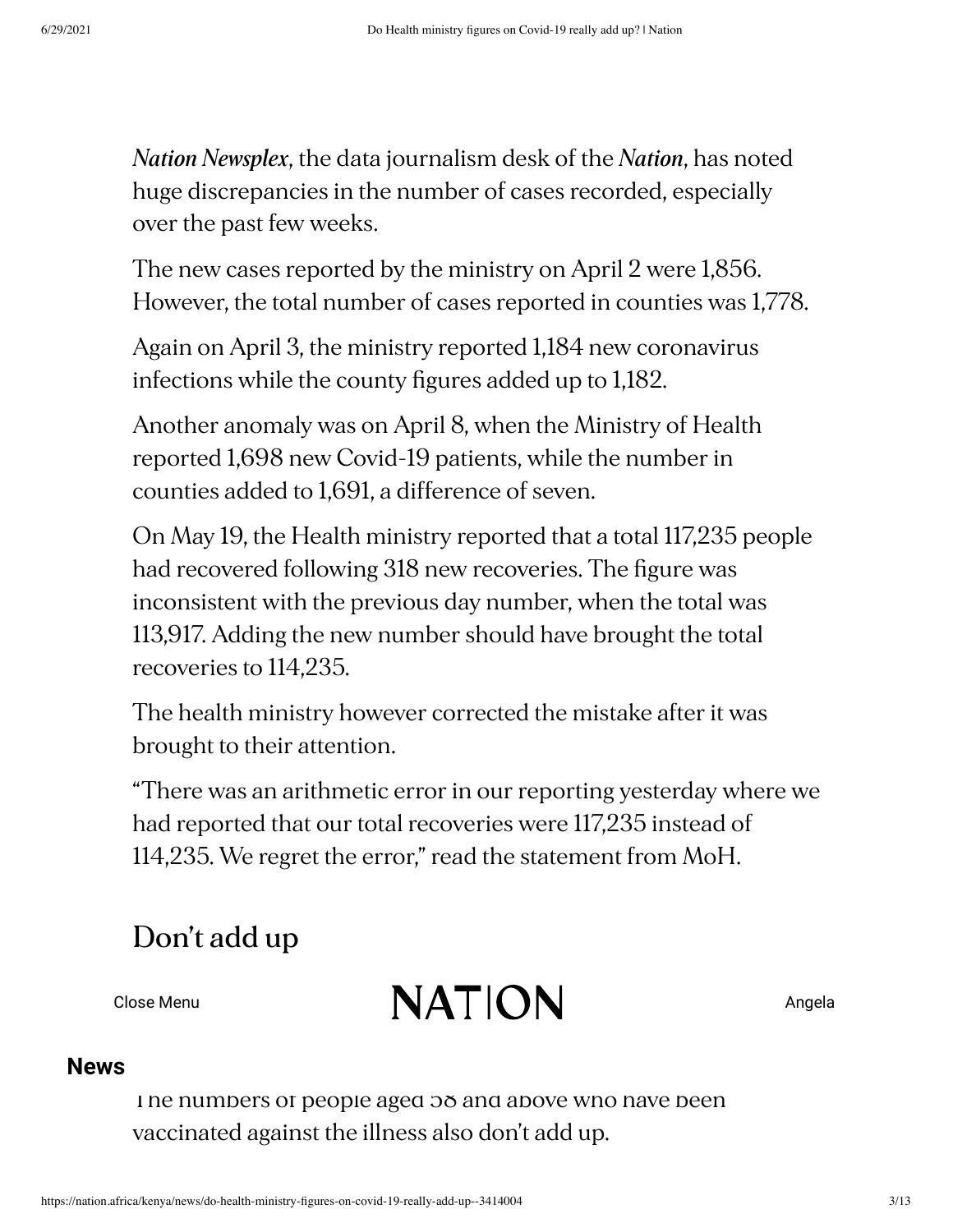At one point, the figures rose to more than half a million, then dropped to under 300,000 in the subsequent days.

On May 3, the Health ministry announced that 516,616 people had received the shots but the number dropped to 275,453 the following day.

On May 5, the government said 524,720 people had been vaccinated against Covid-19, only for the number to drop to 278,642 the following day.

$$
\mathbf{NATION} \qquad \qquad \mathbf{MATION}
$$

### **[News](https://nation.africa/kenya/news)**

Health Cabinet Secretary Mutahi Kagwe could not be reached for comment, but a source at the ministry, who sought anonymity,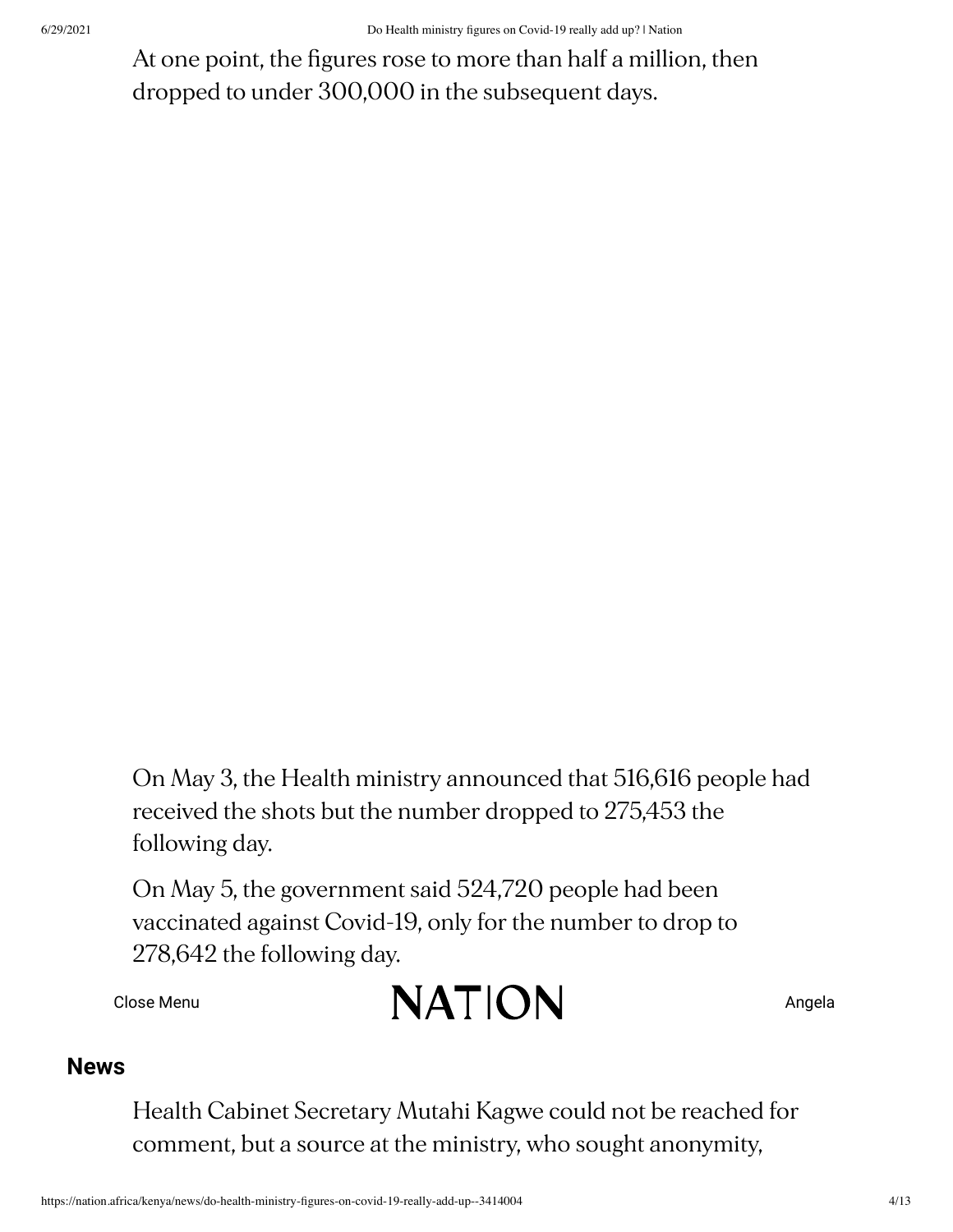attributed the anomalies to a new team at Emergency Operations Centre of the infectious diseases unit.

*knasibo@ke.nationmediaa.com; bootieno@ke.nationmedia.com*

### **Nation. Empower Africa.**

**We come to you.** We are always looking for ways to improve our stories. Let us know what you liked and what we can improve on.

I've got [feedback!](https://docs.google.com/forms/d/e/1FAIpQLSfOOJA0WUAChH42ijf4Xj1kVFuxGzwLEWYMpfHmzxqiWTh_ow/viewform?usp=pp_url&entry.582792058=Do%20Health%20ministry%20figures%20on%20Covid-19%20really%20add%20up%3F)



 $C$ lose Menu  $NATION$ 

### **[News](https://nation.africa/kenya/news)**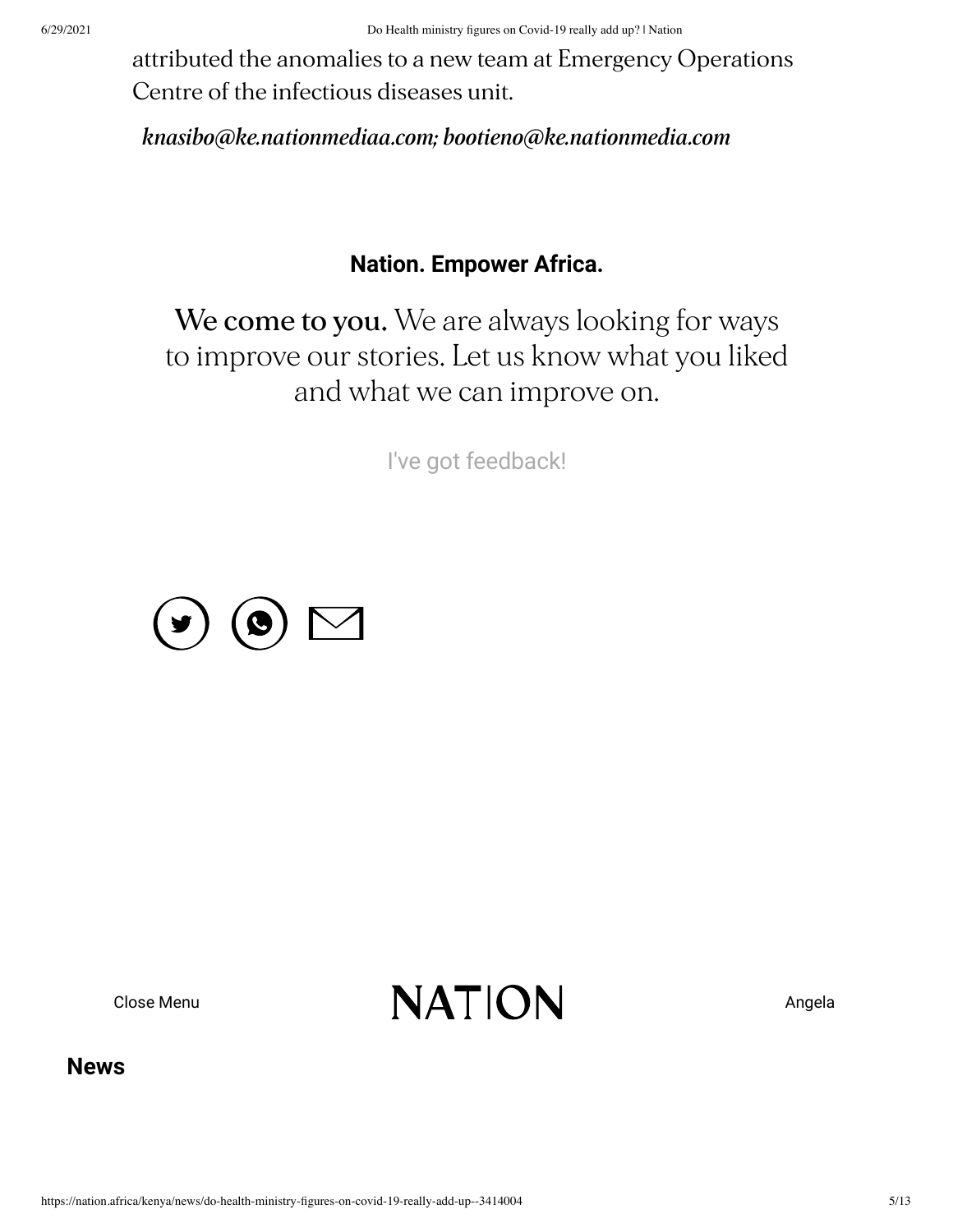# **Join the discussion**

**7 Comments**

[Commenting](https://nation.africa/kenya/account) as Angela

**Sort by Newest**



## Join the discussion…

#### **Rodney Agesa** • [18 days ago](https://nation.africa/kenya/news/do-health-ministry-figures-on-covid-19-really-add-up--3414004#comment-5415978779)

The bigger thing is that we have been reporting the number of deaths on a daily basis since last year but now we are being treated to this nonsense of late death reports from an audit of hospital records and this figure almost always hovers around 20 deaths.

The number of deaths are given,the number of recoveries are given,the number of those in hospital are known so why doesn't the total of all these figures add up to what is given as the total caseload for the country?

 $\wedge$  |  $\vee$  • Reply • Share ›

#### **Steve King** • [a month ago](https://nation.africa/kenya/news/do-health-ministry-figures-on-covid-19-really-add-up--3414004#comment-5400858464)

Thanks for exposing the rotten ro

 $\wedge$  |  $\vee$  • Reply • Share ›

#### **Dickson Njuguna** • [a month ago](https://nation.africa/kenya/news/do-health-ministry-figures-on-covid-19-really-add-up--3414004#comment-5400699816)

I looked at the numbers above and the differences are minimal and could be timing. The guys are trying, don't be so negative all the time. These are moving data, this is not a perfect science and there is no marking scheme :)

 $\wedge$  |  $\vee$  • Reply • Share ›

△ ▽

**Steve King → Dickson Njuguna · [a month ago](https://nation.africa/kenya/news/do-health-ministry-figures-on-covid-19-really-add-up--3414004#comment-5400861255)** You damn wrong

Share ›



### **[News](https://nation.africa/kenya/news)**

**Steve King → Frank Mutitu • [a month ago](https://nation.africa/kenya/news/do-health-ministry-figures-on-covid-19-really-add-up--3414004#comment-5400861540)** What?? Real science data does wake up pls

 $\wedge$  |  $\vee$  • Reply • Share ›

• Reply •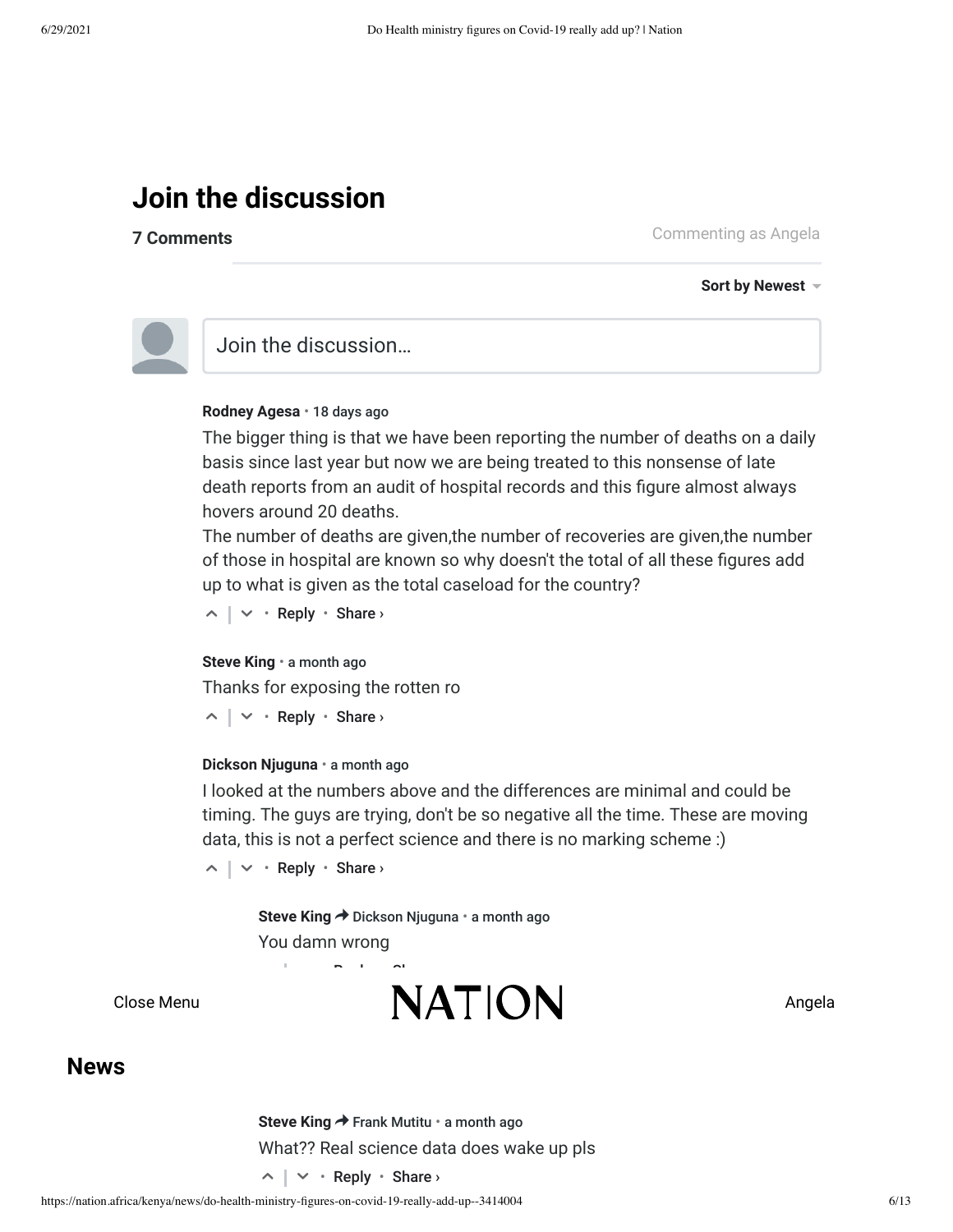#### **Godfrey Kimega** • [a month ago](https://nation.africa/kenya/news/do-health-ministry-figures-on-covid-19-really-add-up--3414004#comment-5397463519)

The Ministry is fudging around with data, especially the late deaths reports. If the Ministry is serious about the data, they should tell us the exact dates of those late deaths reports. It is not enough to tell us, "20 deaths reported within 24 hours but 18 are late deaths from the past month."

 $2 \wedge \vert \vee \cdot$  Reply  $\cdot$  Share >

## *EDITOR'S PICKS*



**Kenya reports nearly [169,000](https://nation.africa/kenya/news/kenya-reports-nearly-169-000-covid-cases-death-toll-of-3-087-3413572) Covid cases,**  $C$ lose Menu  $NATION$ 

### **death tollar tollar tollar tollar tollar tollar tollar tollar tollar tollar tollar tollar tollar tollar tollar tollar tollar tollar tollar tollar tollar tollar tollar tollar tollar tollar tollar tollar tollar tollar tol [News](https://nation.africa/kenya/news)**

With 382 more Covid-19 cases from a sample of 3,719, the positivity rate is currently 10.3 per cent.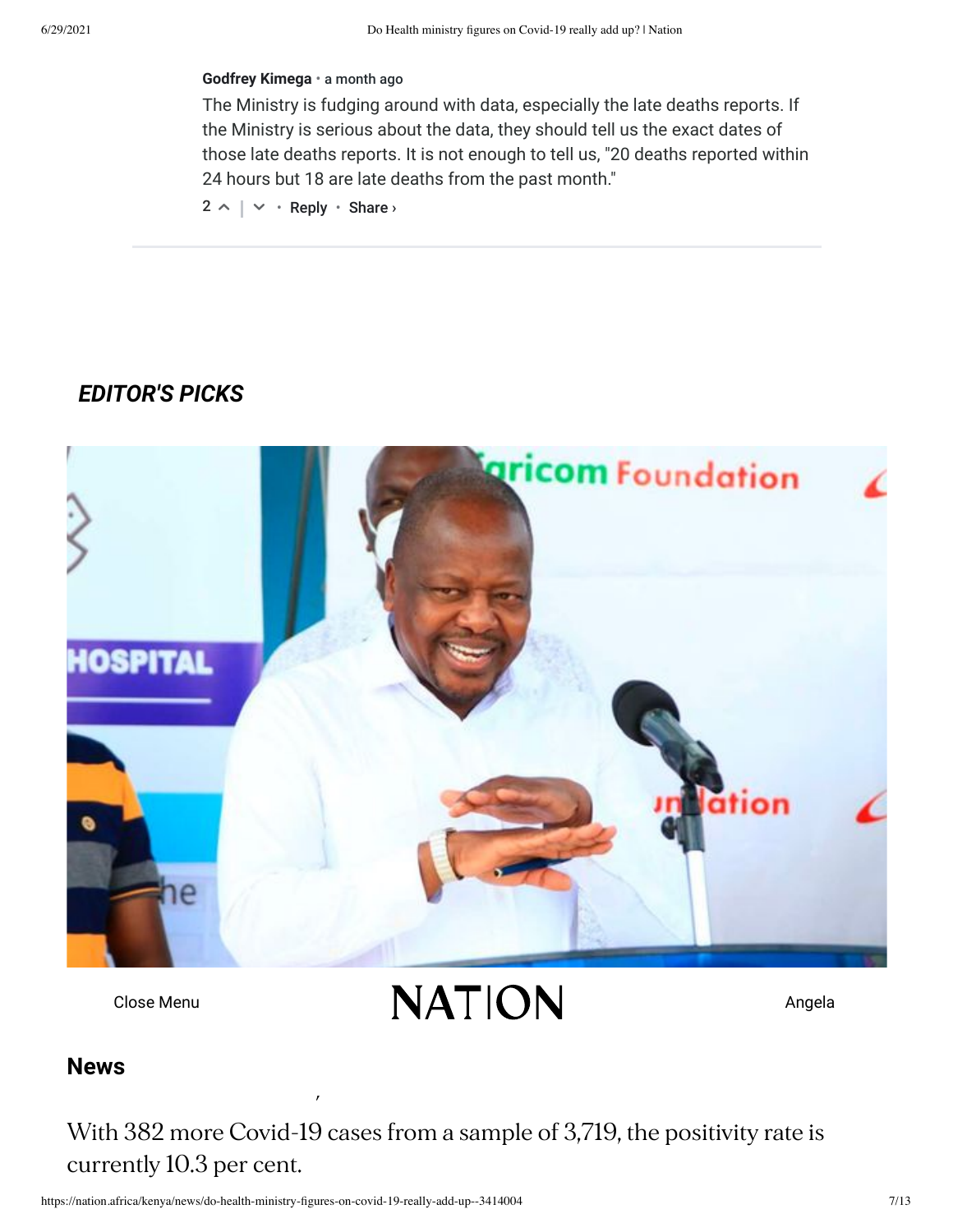News [May 25](https://nation.africa/kenya/news/kenya-reports-nearly-169-000-covid-cases-death-toll-of-3-087-3413572)



# **Kenya [records](https://nation.africa/kenya/news/kenya-records-111-more-covid-cases-death-toll-of-3-073-3412100) 111 more Covid cases, death toll of 3,073**

With 111 new cases from 1,948 samples, the positivity rate is 5.7 per cent.

News May 24

## *MORE [FROM](https://nation.africa/kenya/news) NEWS*

**Close Menu by ALL Close Menu Angela** 

### **[News](https://nation.africa/kenya/news)**

### **Court jails Zuma for [contempt](https://nation.africa/kenya/news/africa/court-jails-zuma-for-contempt--3454616)**

Africa 29 min ago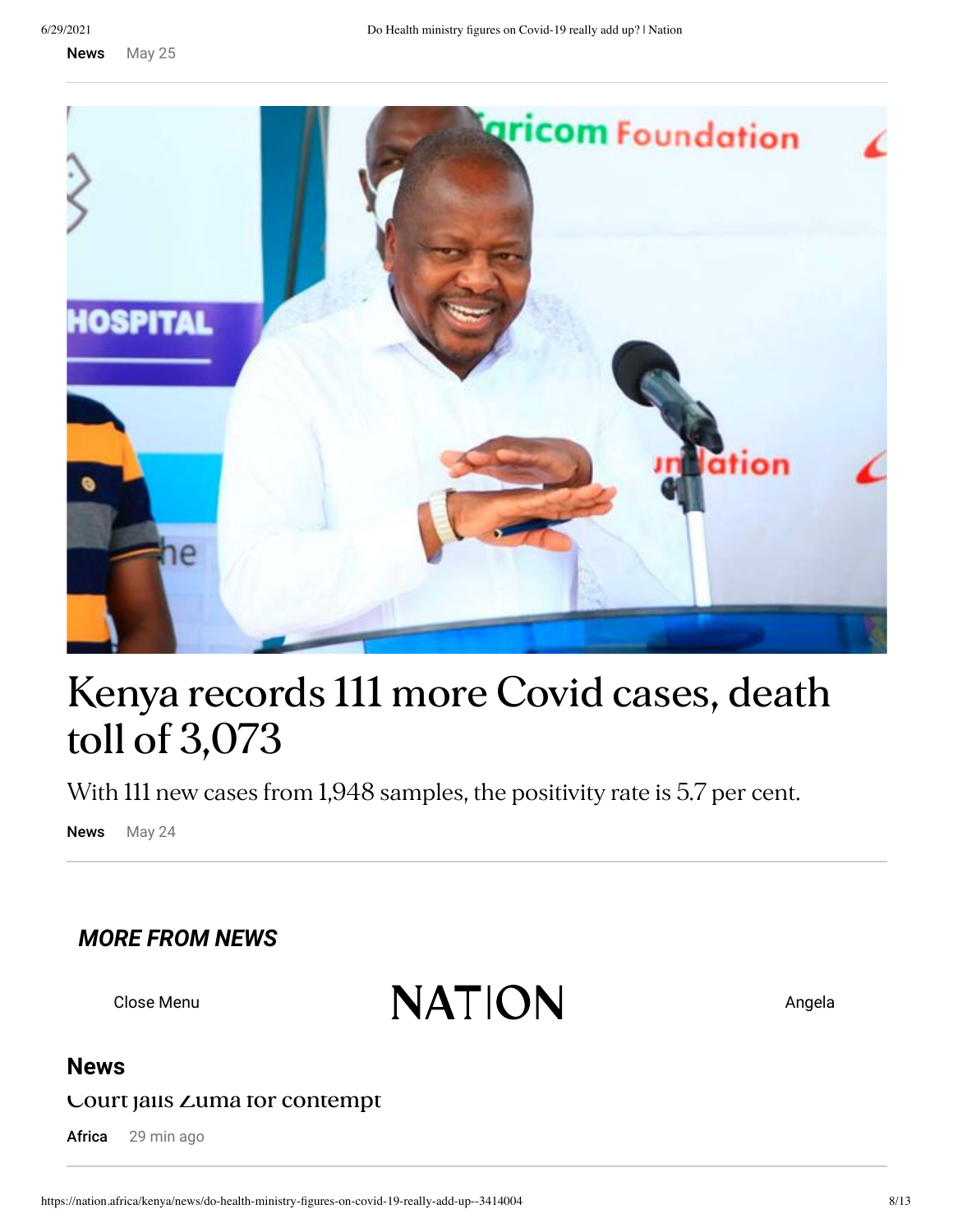**[Eswatini](https://nation.africa/kenya/news/africa/eswatini-orders-curfew-internet-shutdown-curfew-after-unrest--3455278) orders curfew after unrest**

Africa 37 min ago

### **Somalia [presidential](https://nation.africa/kenya/news/africa/somalia-issues-election-calendar-presidential-vote-set-for-october-10-3455214) vote set for October 10**

Africa 1 hour ago

## **Pay pending bills - MPs pile pressure on [Treasury](https://nation.africa/kenya/news/politics/pay-pending-bills-mps-pile-pressure-on-treasury-3455242)**

Politics 1 hour ago

### *IN THE [HEADLINES](https://nation.africa/kenya)*



 $C$ lose Menu  $NATION$ 

### **['All](https://nation.africa/kenya/news) Kenyan adults to be [vaccinated](https://nation.africa/kenya/news/covid-19-all-kenyan-adults-to-be-vaccinated-by-2022-uhuru-says-3455128) by 2022' News**

The vaccination of Kenya's 26 million adults is part of a plan to attain herd immunity.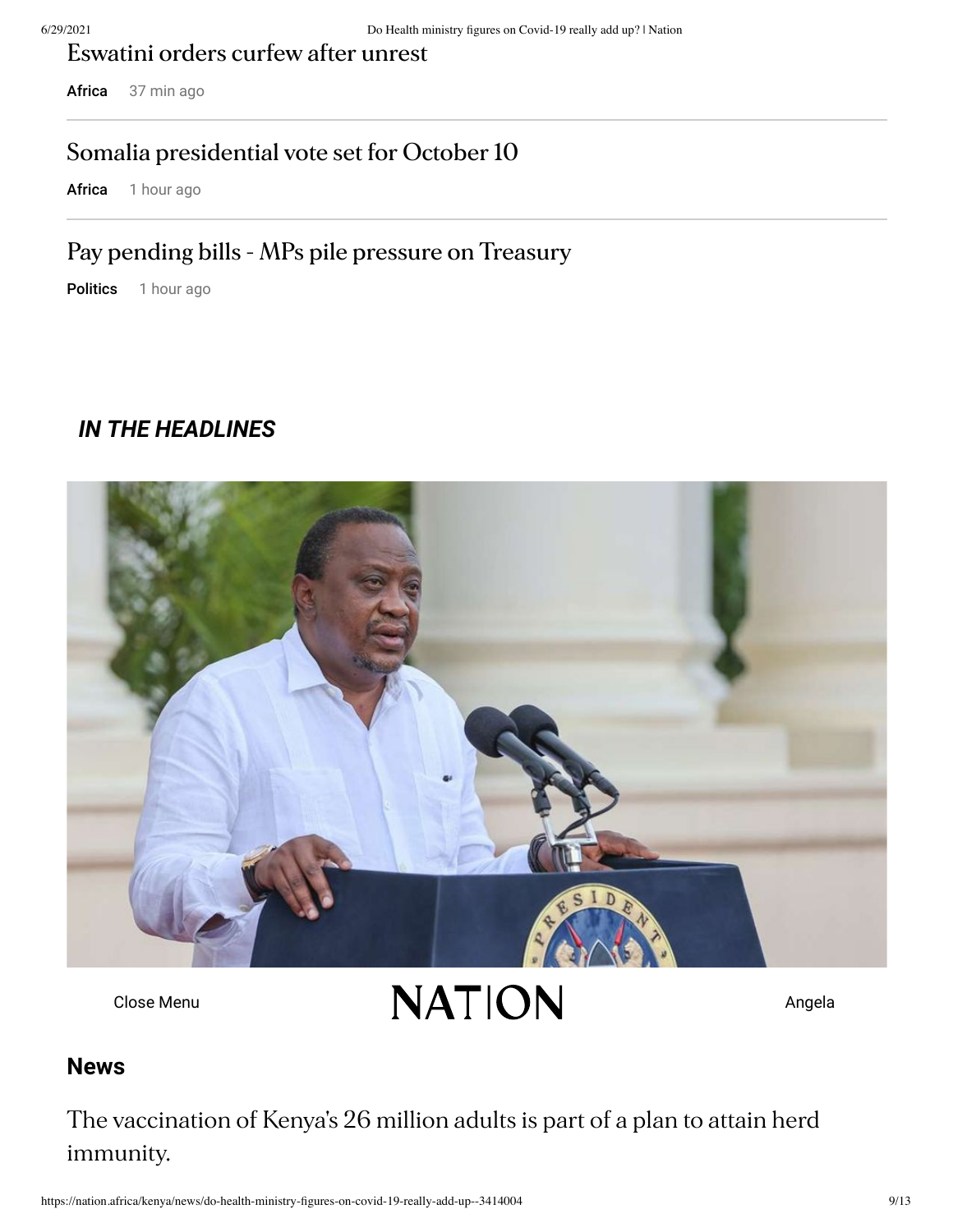News [10 min ago](https://nation.africa/kenya/news/covid-19-all-kenyan-adults-to-be-vaccinated-by-2022-uhuru-says-3455128)



# **Somalia [presidential](https://nation.africa/kenya/news/africa/somalia-issues-election-calendar-presidential-vote-set-for-october-10-3455214) vote set for October 10**

The country will have new MPs and a President by October if the schedule is followed.

Africa 1 hour ago

 $C$ lose Menu  $NATION$ 

**[News](https://nation.africa/kenya/news/covid-in-kenya-president-uhuru-kenyatta-s-full-speech-3455096)**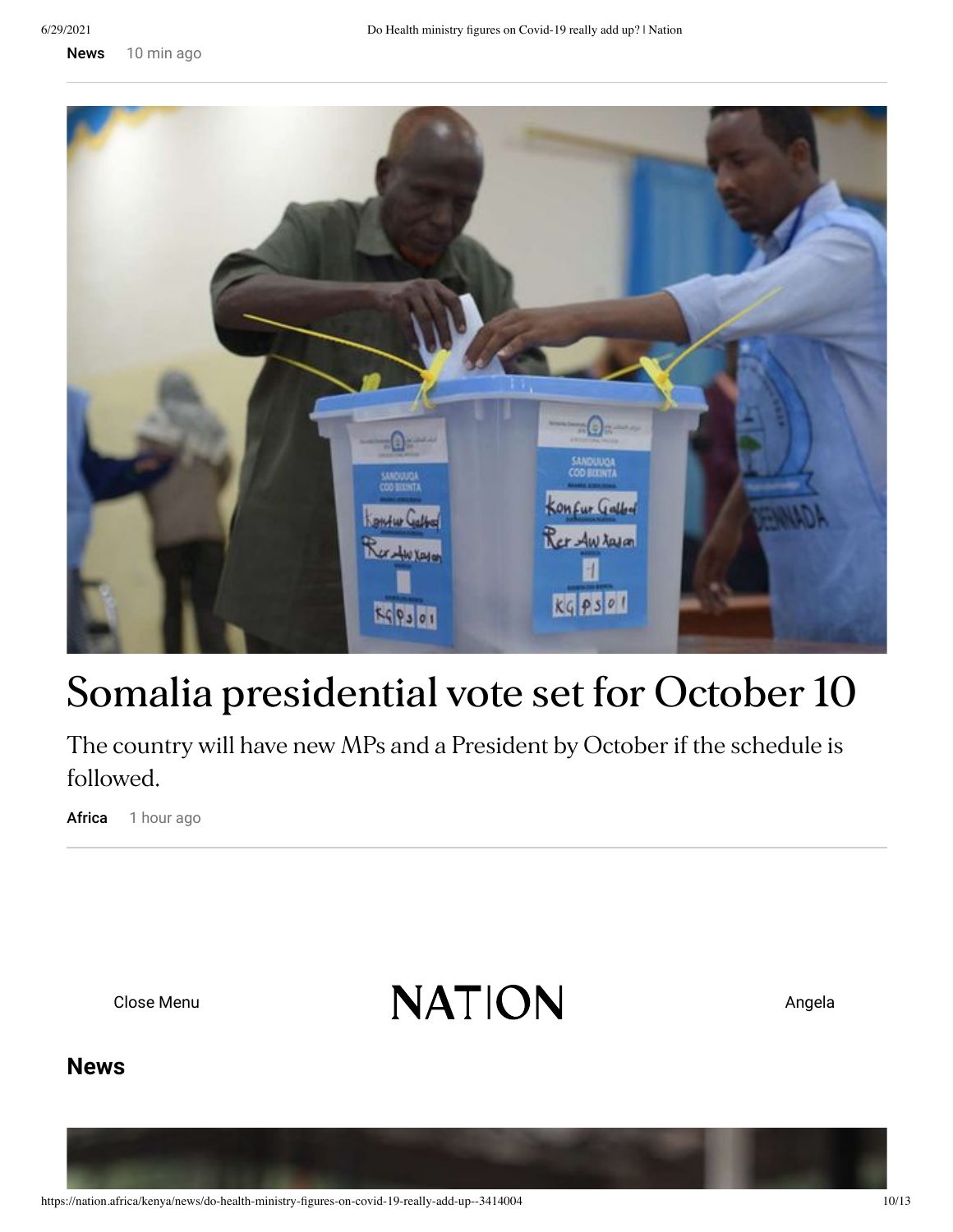

# **Covid in Kenya: Uhuru 's full [speech](https://nation.africa/kenya/news/covid-in-kenya-president-uhuru-kenyatta-s-full-speech-3455096)**

The addressed the nation on Tuesday regarding the country's Covid-19 status.

News 3 hours ago

| <b>News</b> |
|-------------|
|-------------|

[National](https://nation.africa/kenya/news/national)

[Africa](https://nation.africa/kenya/news/africa)

[World](https://nation.africa/kenya/news/world)

[Gender](https://nation.africa/kenya/news/gender)

**[Health](https://nation.africa/kenya/news/health)** 

**[Tech](https://nation.africa/kenya/news/tech)** 

[Newsplex](https://nation.africa/kenya/news/newsplex)

**[Counties](https://nation.africa/kenya/counties)** 

### [Nairobi](https://nation.africa/kenya/counties/nairobi-metro) Metro

Close Menu



### Lake [Region](https://nation.africa/kenya/counties/lake-region) **[News](https://nation.africa/kenya/news)**

Rift [Valley](https://nation.africa/kenya/counties/rift-valley)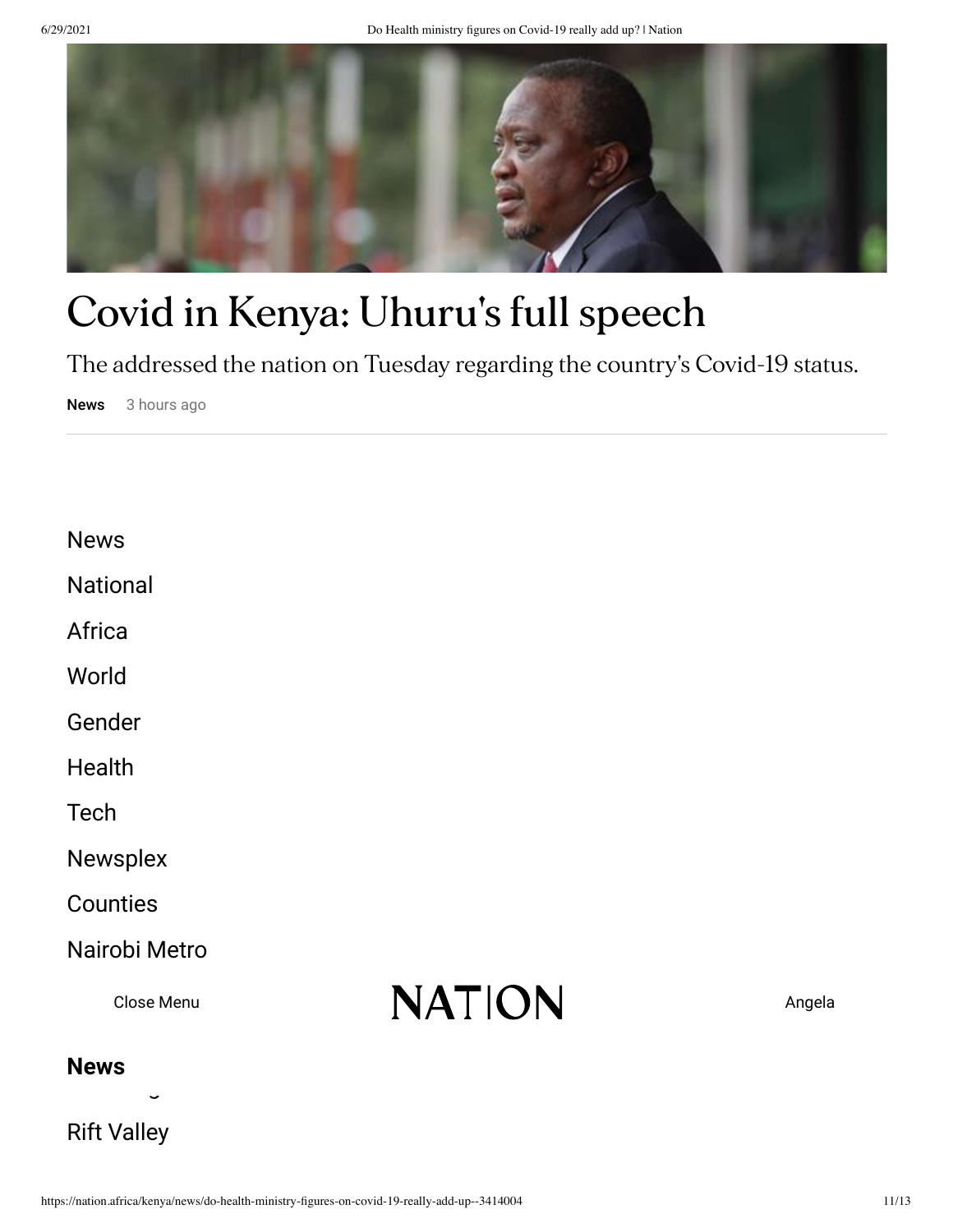[Northern](https://nation.africa/kenya/counties/northern)

[Companies](https://nation.africa/kenya/business/companies)

Finance and [Markets](https://nation.africa/kenya/business/finance-and-markets)

[Seeds](https://nation.africa/kenya/business/seeds-of-gold) of Gold

[Enterprise](https://nation.africa/kenya/business/enterprise)

[Shillings](https://nation.africa/kenya/business/shillings-sense) & Sense

[Leadership](https://nation.africa/kenya/business/leadership)

[Opinion](https://nation.africa/kenya/blogs-opinion)

**[Editorials](https://nation.africa/kenya/blogs-opinion/editorials)** 

Our [Columnists](https://nation.africa/kenya/blogs-opinion/opinion)

[Guest](https://nation.africa/kenya/blogs-opinion/blogs) Blogs

[Letters](https://nation.africa/kenya/blogs-opinion/letters) to the Editor

[Cutting](https://nation.africa/kenya/blogs-opinion/cutting-edge) Edge

[Cartoons](https://nation.africa/kenya/blogs-opinion/cartoons)

[Sports](https://nation.africa/kenya/sports)

[Football](https://nation.africa/kenya/sports/football)

**[Athletics](https://nation.africa/kenya/sports/athletics)** 

[Rugby](https://nation.africa/kenya/sports/rugby)

[Africa](https://nation.africa/kenya/sports/africa)

 $T$  U UP!

Orbec *Menu* 

# $C$ lose Menu  $NATION$

# **[News](https://nation.africa/kenya/news)**

**[Culture](https://nation.africa/kenya/life-and-style/culture)** 

[Family](https://nation.africa/kenya/life-and-style/family)